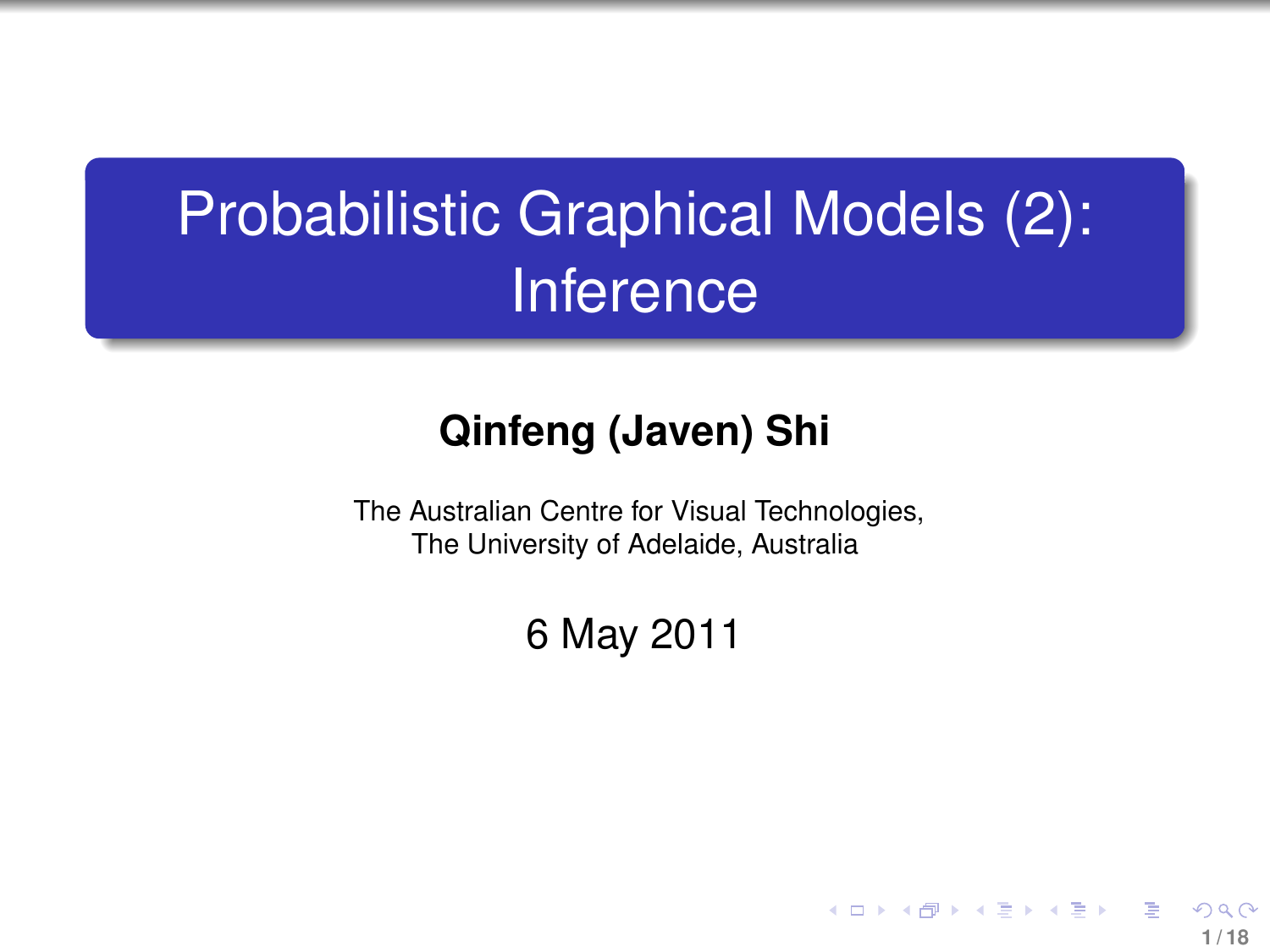Probabilistic Graphical Models:

- **<sup>1</sup>** Representation
- **<sup>2</sup>** Inference (Today)
- **<sup>3</sup>** Learning
- **<sup>4</sup>** Sampling-based approximate inference
- **<sup>5</sup>** Temporal models
- **<sup>6</sup>** · · ·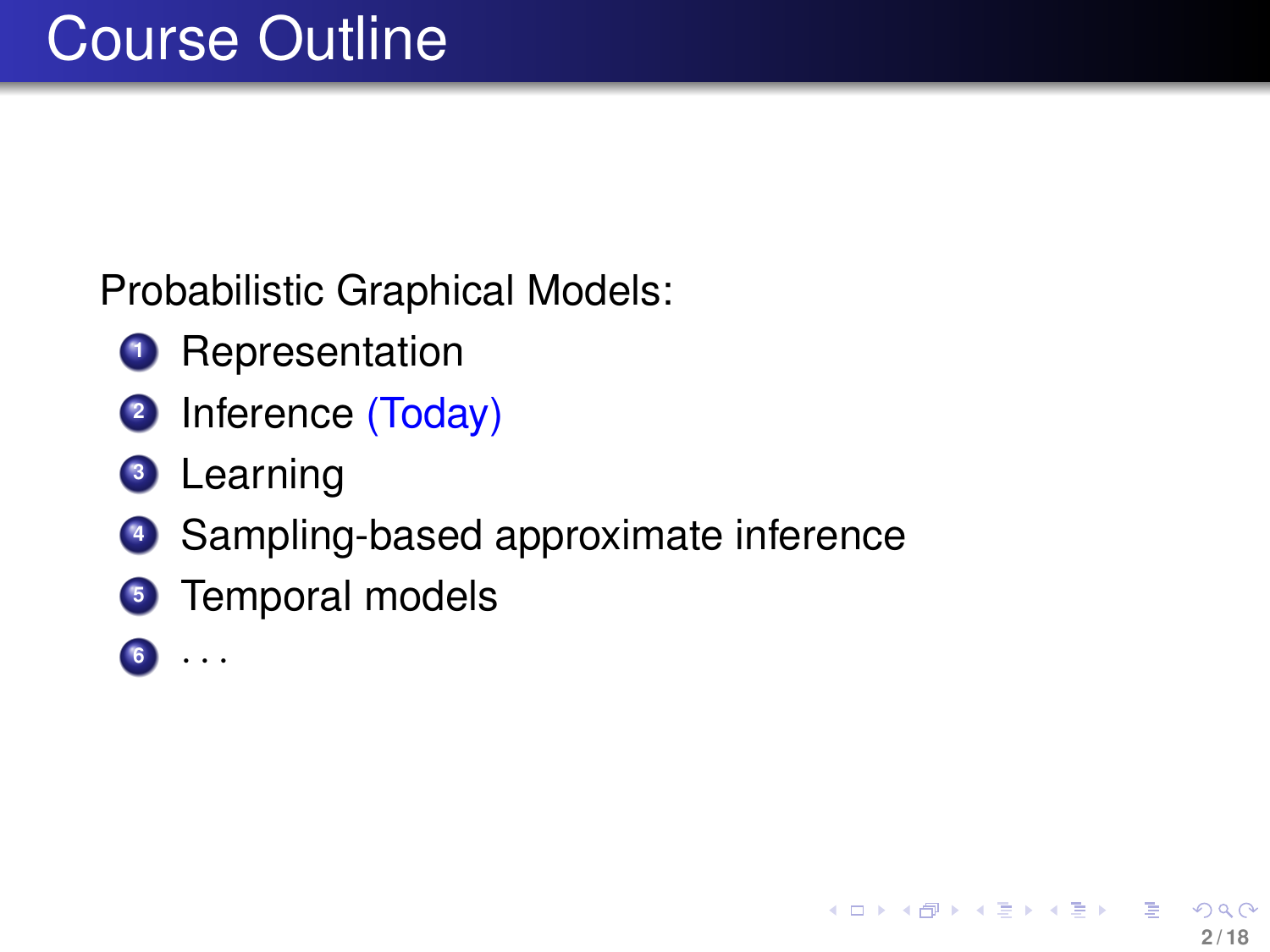- Marginals and MAP
- Variable Elimination (covered in the previous talk)
- Max/sum-product (Message Passing, (Loopy) BP)
- **•** Junction Tree Algorithm
- Linear Programming (LP) Relaxations
- **•** Graph Cut
- $\bullet$  . . .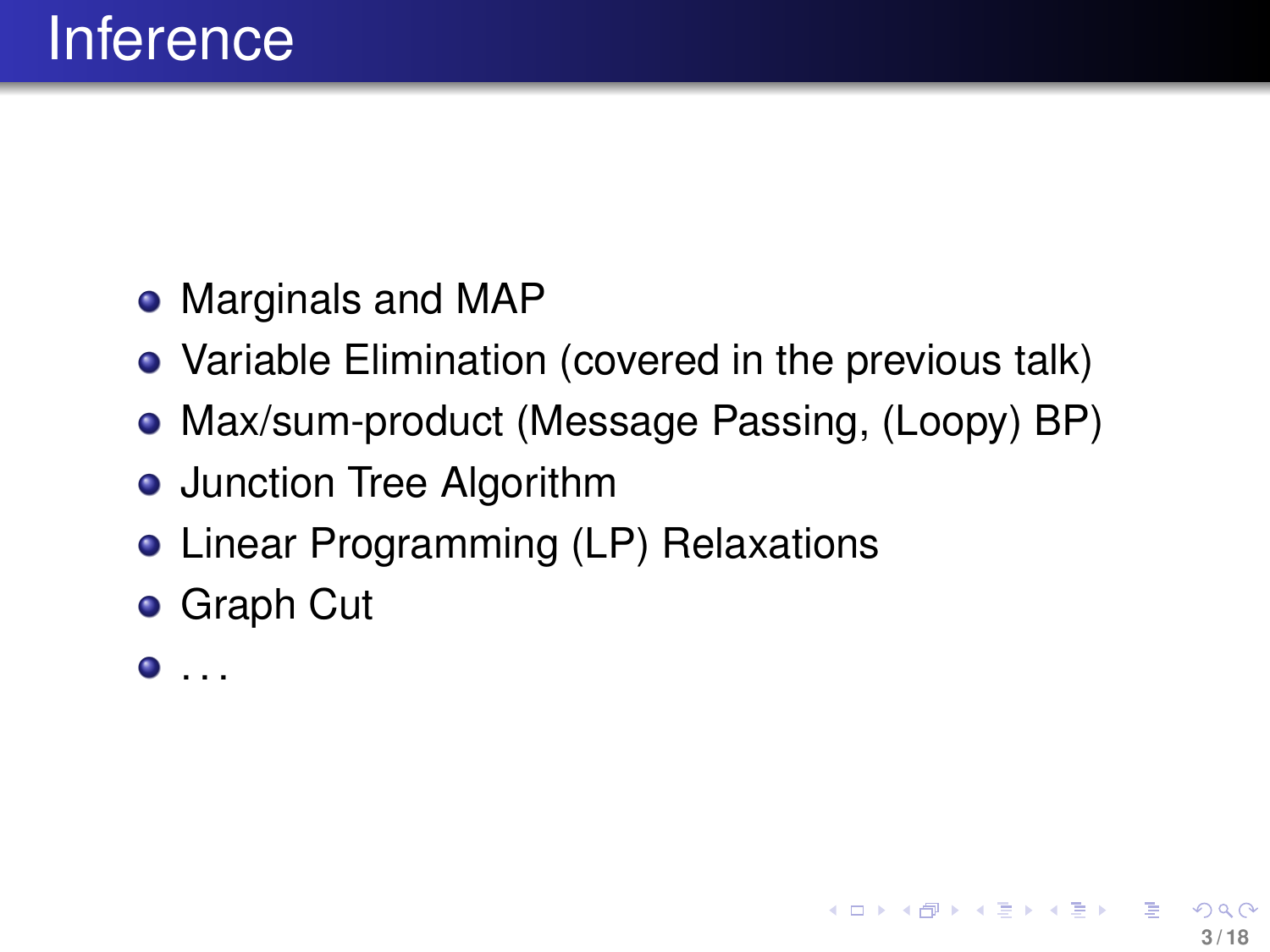# Marginal and MAP



Marginal inference: 
$$
P(x_i) = \sum_{x_i : j \neq i} P(x_1, x_2, x_3, x_4)
$$
  
MAP inference:  $(x_1^*, x_2^*, x_3^*, x_4^*) = \underset{x_1, x_2, x_3, x_4}{\text{argmax}} P(x_1, x_2, x_3, x_4)$ 

In general, 
$$
x_i^* \neq \underset{x_i}{\text{argmax }} P(x_i)
$$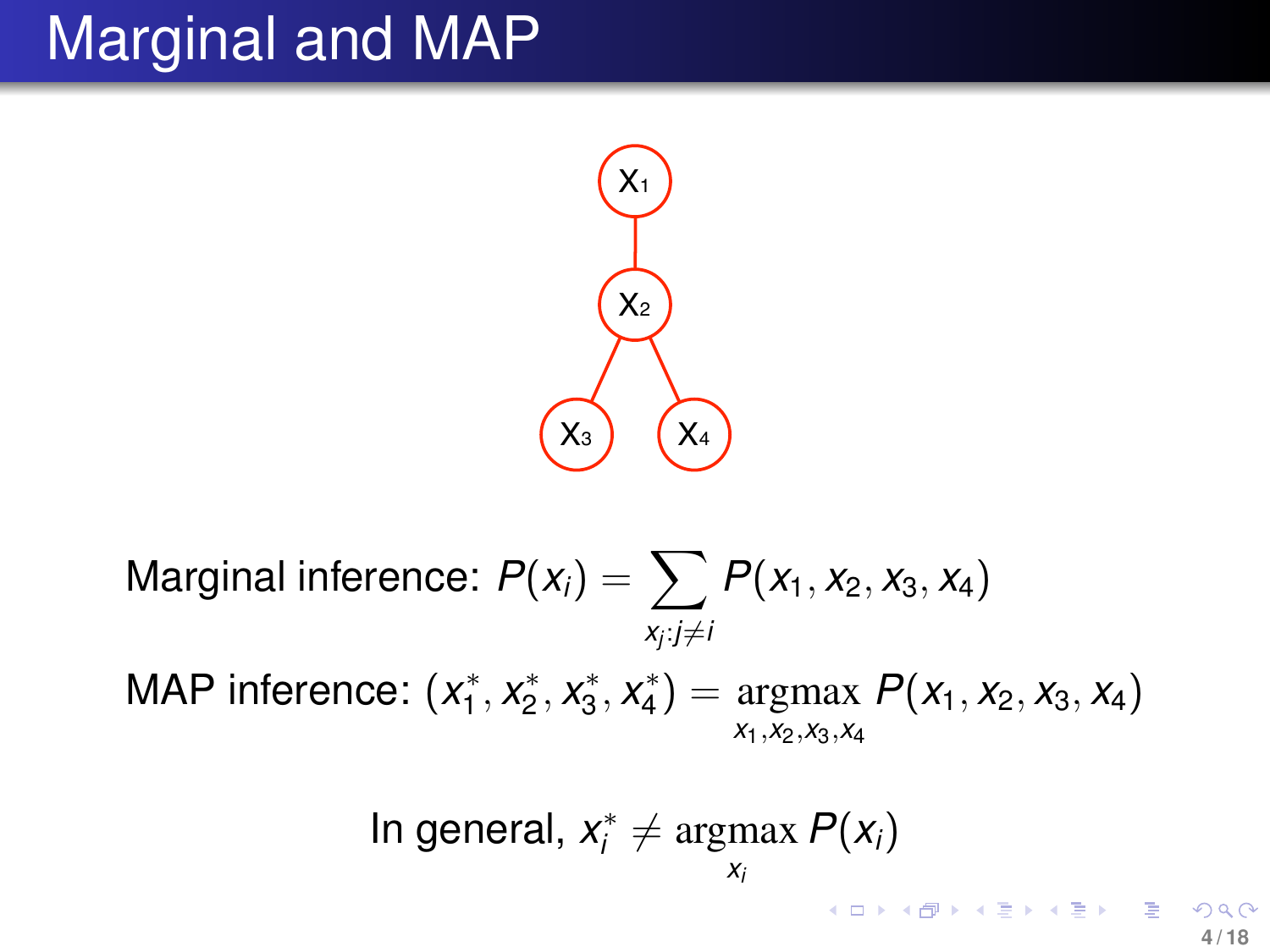When do we need marginals? Recall sum-product gives marginals by  $q(x_i) = \psi(x_i) \prod_{j \in \mathsf{Ne}(i)} m_{j \rightarrow i}(x_i)$ , for  $P(x_i) = \frac{1}{Z}q(x_i)$ . Marginals are used to compute

#### normalisation constant

$$
Z = \sum_{x_i} q(x_i) = \sum_{x_j} q(x_j) \quad \forall i, j = 1, \dots
$$
  
log loss in CRFs is  $-\log P(x_1, \dots, x_n) = \log(Z) + \dots$ 

 $\exp$ expectations like  $\mathbb{E}_{P(x_i)}[\phi(x_i)]$  and  $\mathbb{E}_{P(x_i, x_j)}[\phi(x_i, x_j)],$ where  $\psi(x_i) = \langle \phi(x_i), \pmb{w} \rangle$  and  $\psi(x_i, x_j) = \langle \phi(x_i, x_j), \pmb{w} \rangle$ Gradient of CRFs risk contains above expectations.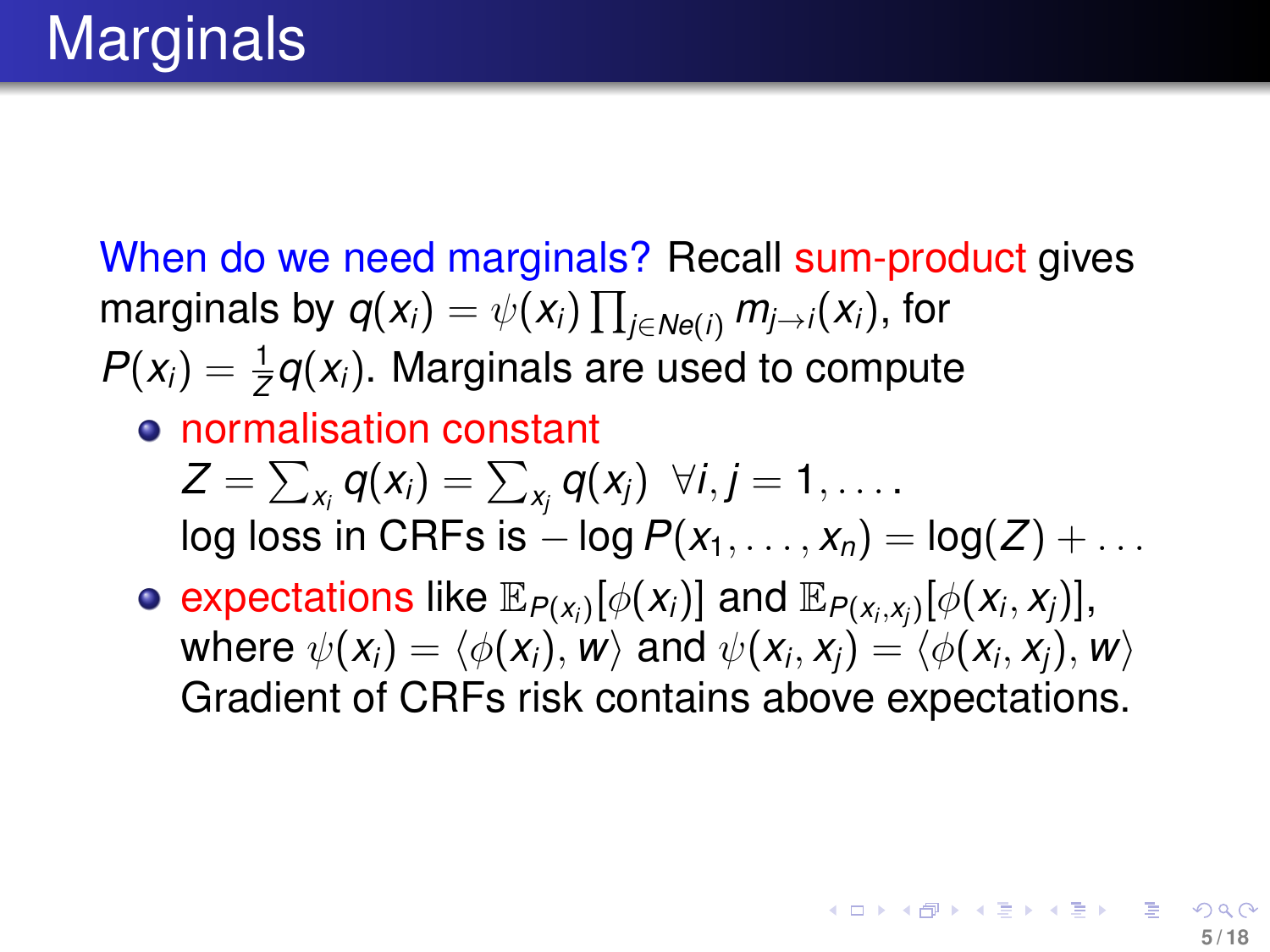#### When do we need MAP?

- **•** find the most likely configuration for  $(x_i)_{i \in \mathcal{V}}$  in testing.
- find the most violated constraint generated by  $(x_i^{\dagger})$ *i* )*i*∈<sup>V</sup> in training (*i.e.* learning), *e.g.* by cutting plane method (used in SVM-Struct) or by Bundle method for Risk Minimisation (Teo JMLR2010).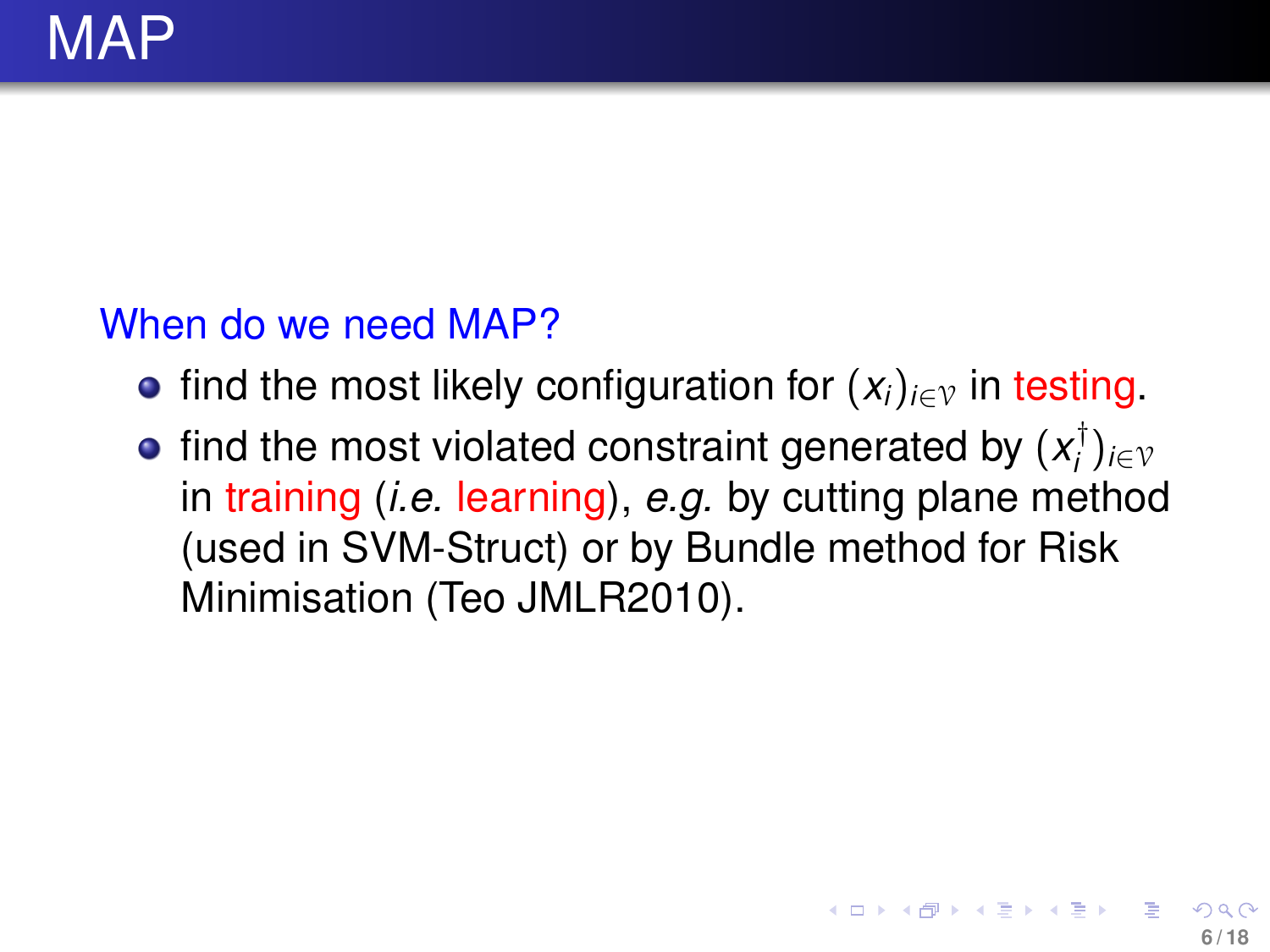# Max-product

$$
P(x_1^*, x_2^*, x_3^*, x_4^*) = \max_{x_1, x_2, x_3, x_4} P(x_1, x_2, x_3, x_4)
$$
  
\n
$$
= \max_{x_1, x_2, x_3, x_4} \psi(x_1, x_2) \psi(x_2, x_3) \psi(x_2, x_4) \psi(x_1) \psi(x_2) \psi(x_3) \psi(x_4)
$$
  
\n
$$
= \max_{x_1, x_2} \left[ \dots \max_{x_3} \left( \psi(x_2, x_3) \psi(x_3) \right) \max_{x_4} \left( \psi(x_2, x_4) \psi(x_4) \right) \right]
$$
  
\n
$$
= \max_{x_1} \left[ \psi(x_1) \max_{x_2} \left( \psi(x_2) \psi(x_1, x_2) m_{3\rightarrow 2}(x_2) m_{4\rightarrow 2}(x_2) \right) \right]
$$
  
\n
$$
= \max_{x_1} \left( \psi(x_1) m_{2\rightarrow 1}(x_1) \right) \Rightarrow x_1^* = \operatorname{argmax}_{x_1} \left( \psi(x_1) m_{2\rightarrow 1}(x_1) \right)
$$
  
\n
$$
x_i^* = \operatorname{argmax}_{x_i} \left( \psi(x_i) \prod_{j \in Ne(i)} m_{j\rightarrow i}(x_i) \right)
$$
  
\n
$$
m_{j\rightarrow i}(x_i) = \max_{x_j} \left( \psi(x_j) \psi(x_i, x_j) \prod_{k \in Ne(j) \setminus \{i\}} m_{k\rightarrow j}(x_j) \right)
$$

 $299$ **7 / 18**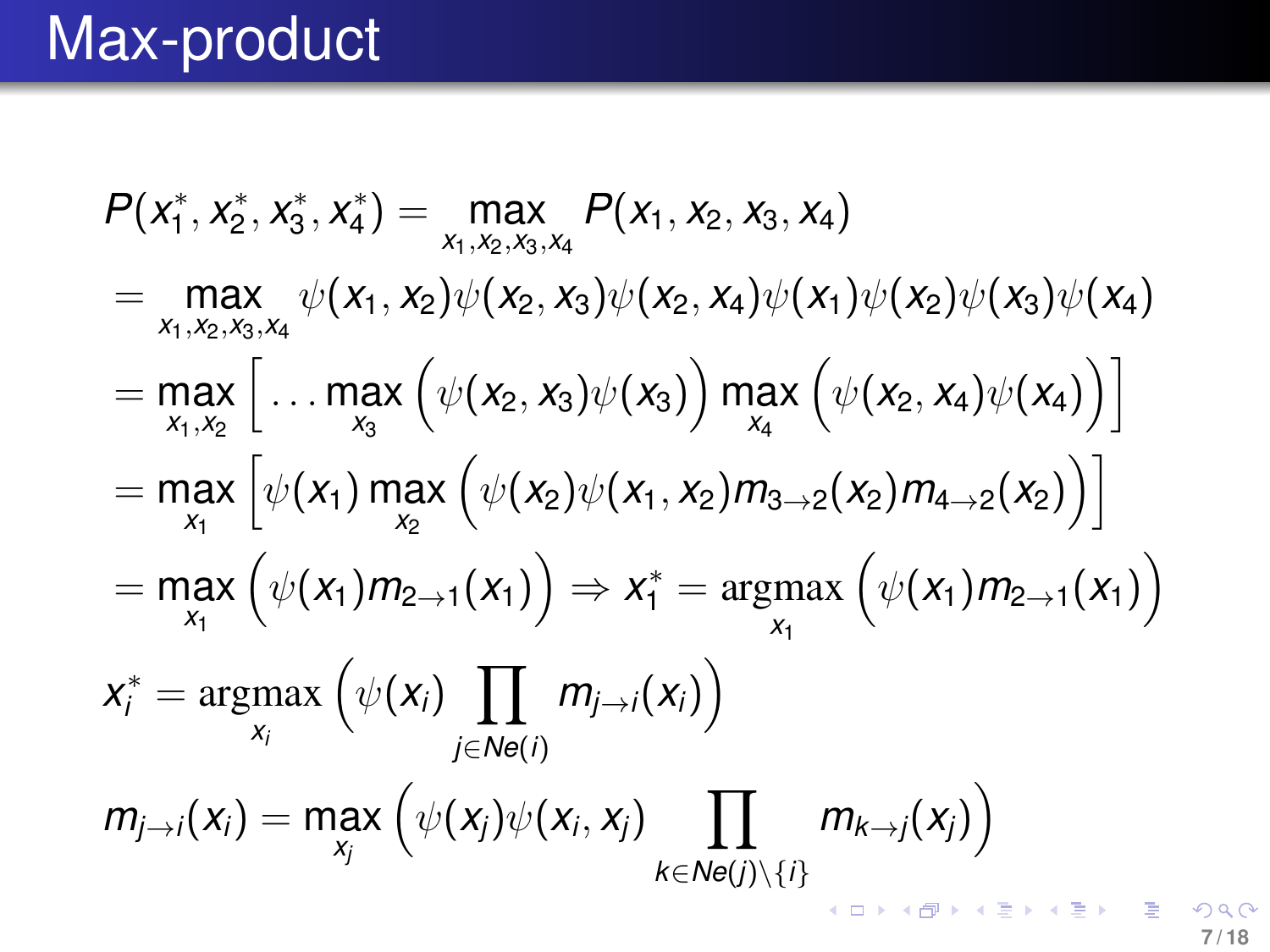Max/sum-product is also known as Message Passing and Belief Propagation (BP). In graphs with loops, running BP for several iterations is known as Loopy BP (neither convergence nor optimal guarantee in general).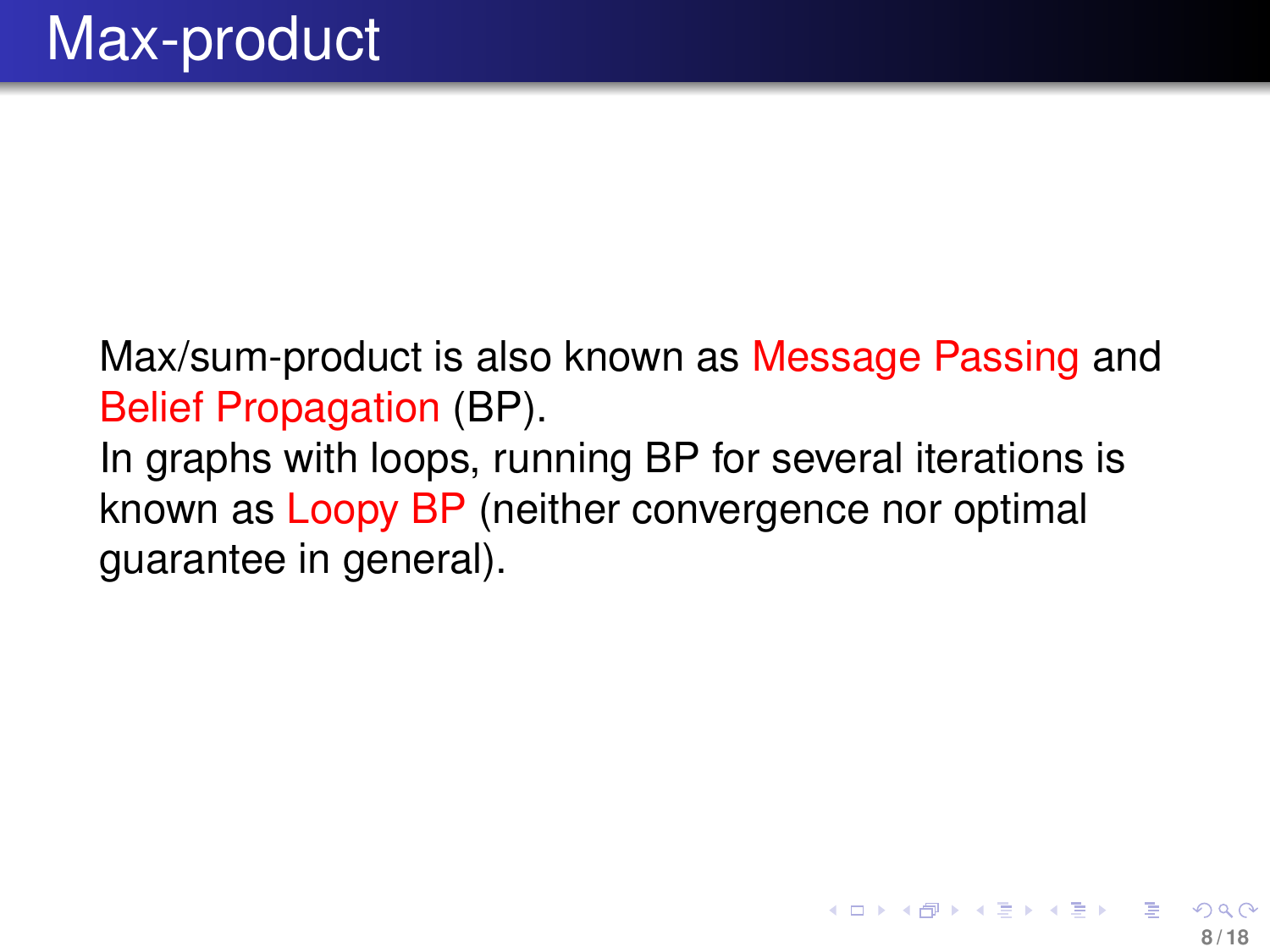- moralise (directed acyclic graph only)
- triangulate (turn unchordal graphs to chordal ones)
- construct junction tree (clique tree)
- pick a clique as the root clique.
- send message from the root to leaves, and send messages from leaves to the root.
- **•** read marginals from junction tree and messages.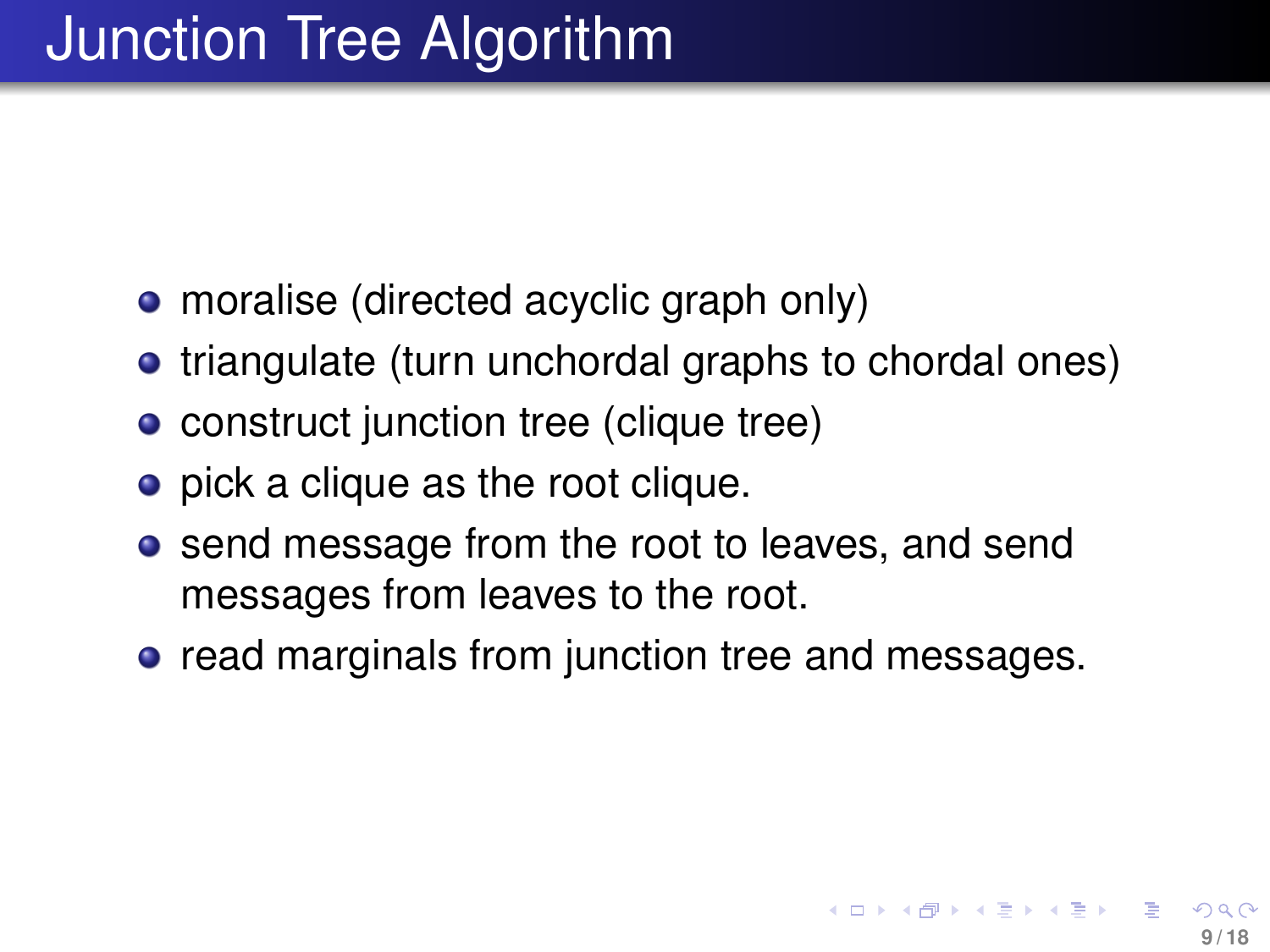## Junction Tree Algorithm - moralise

#### Moralisation: connect the common parents, and turn all edges to undirected ones.



**K ロ ▶ K 伺 ▶ K ヨ ▶ K ヨ ▶**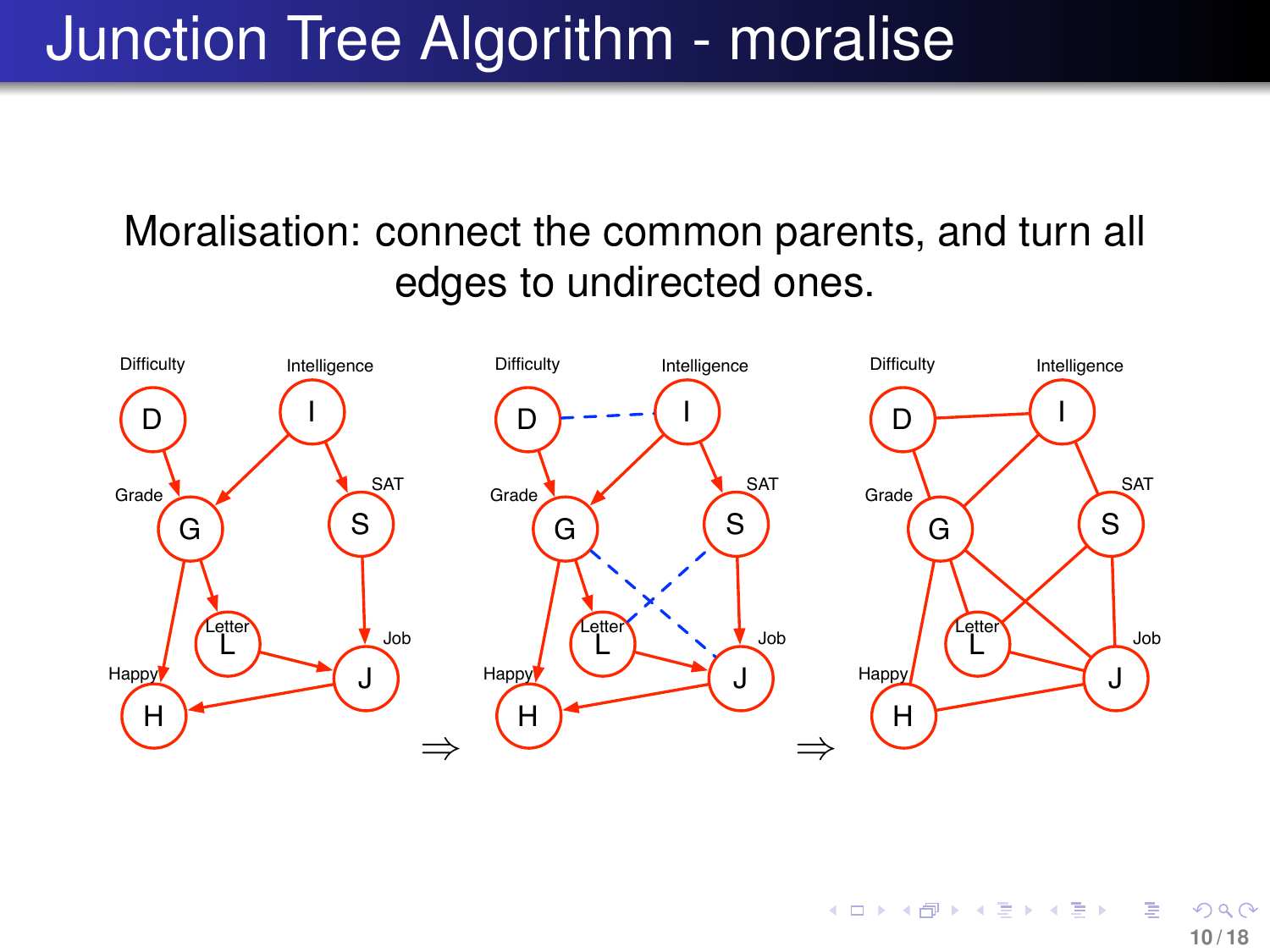# Junction Tree Algorithm - triangulate

Chordal if there is no cycle of length  $> 3$ . Triangulation: keep adding short cut edges to cycles until the graph's chordal.

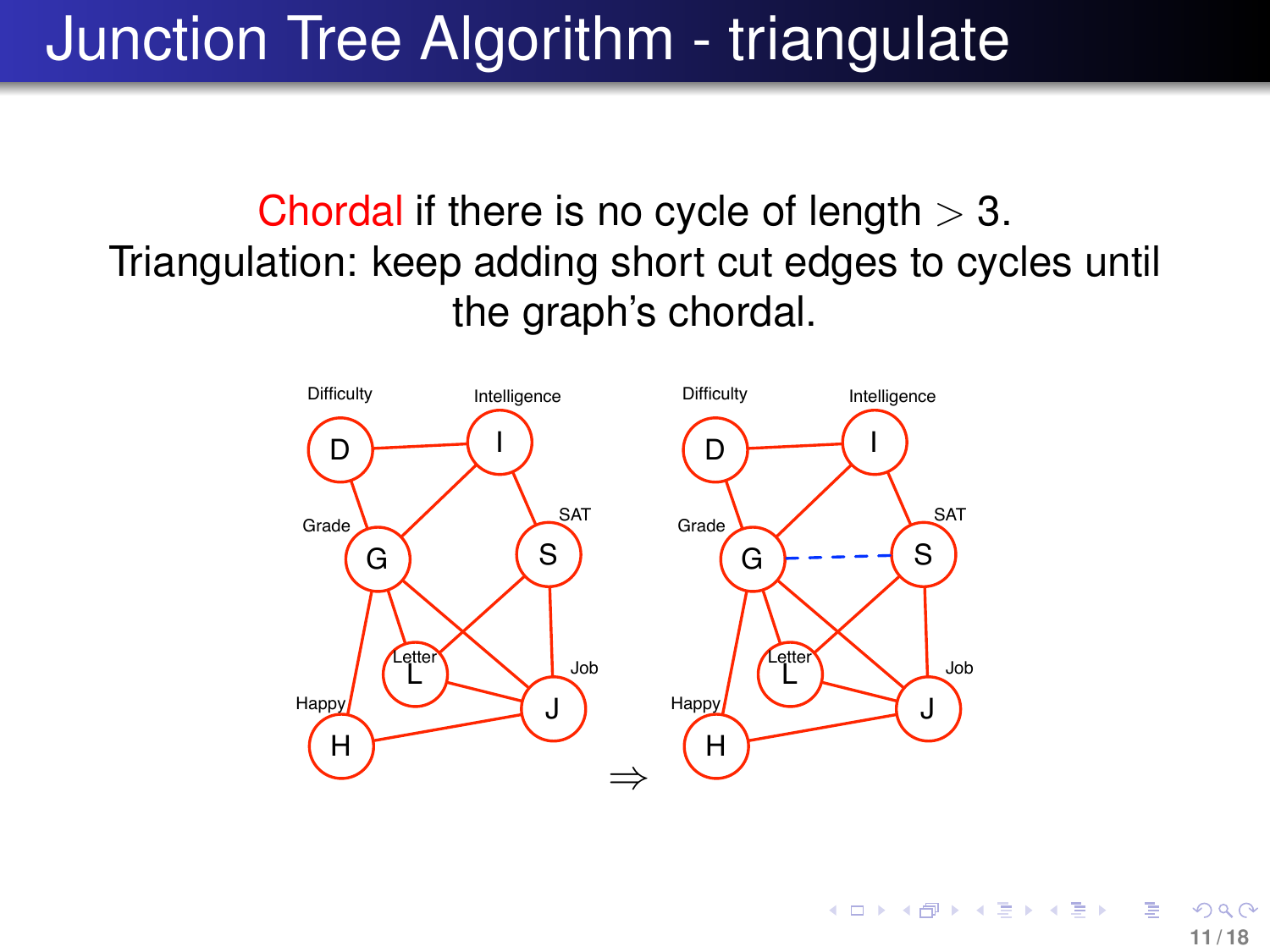# Junction Tree Algorithm - construct junction tree

build a clique tree and then find the maximal spanning tree



 $($  ロ )  $($  何 )  $($  ヨ )  $($  ヨ  $)$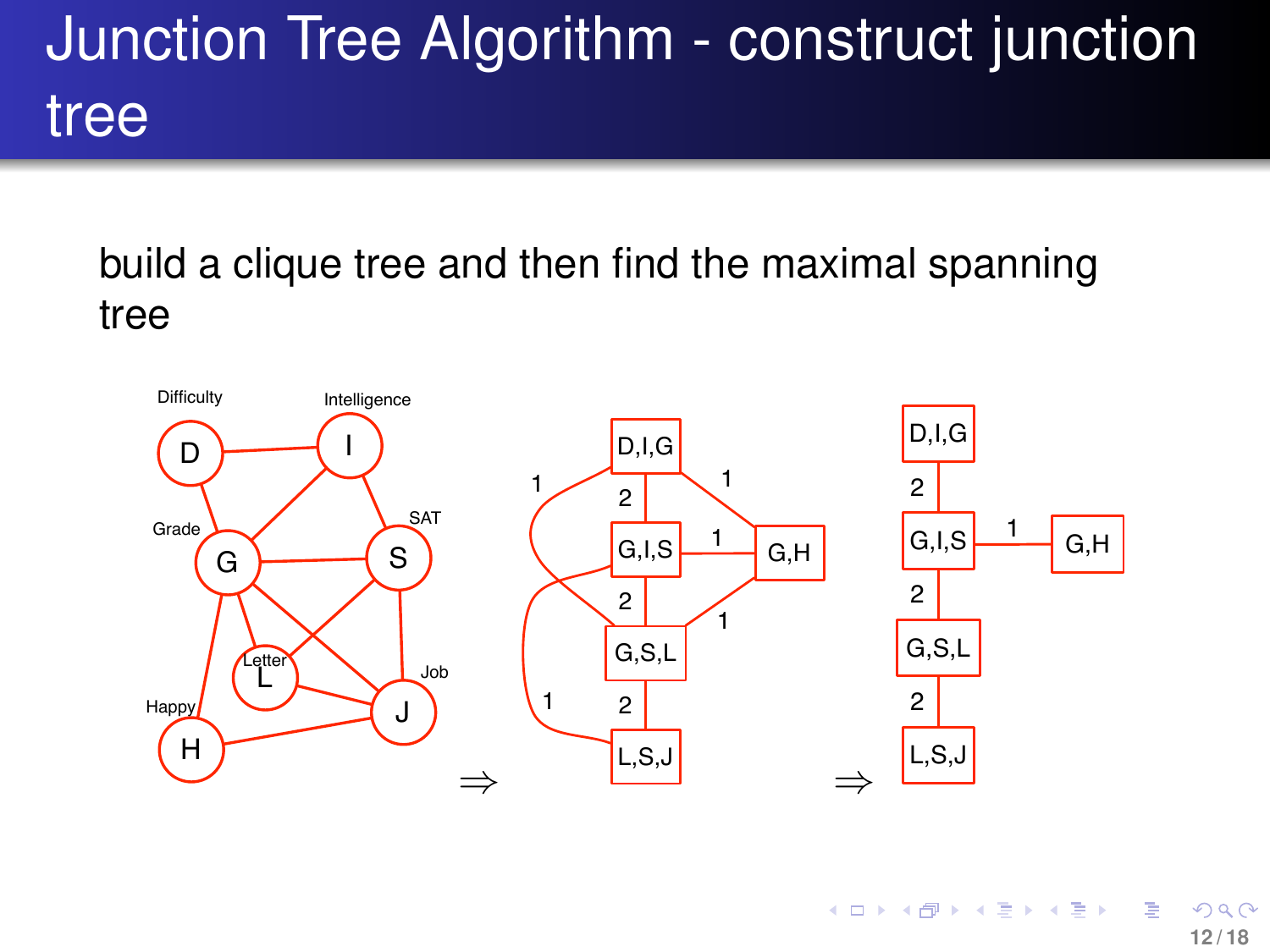# Junction Tree Algorithm - message passing



$$
P(\mathbf{C}) = \frac{1}{Z} \prod_{c \in \mathbf{C}} \psi(c), \quad c_1 = \{D, I, G\}, c_2 = \{G, I, S\}, \dots
$$

$$
P(H) = \frac{1}{Z} \sum_{D, I, G, S, L, J} \prod_{c \in C} \psi(c)
$$
  
re-arrange  $\sum$  to eliminate variables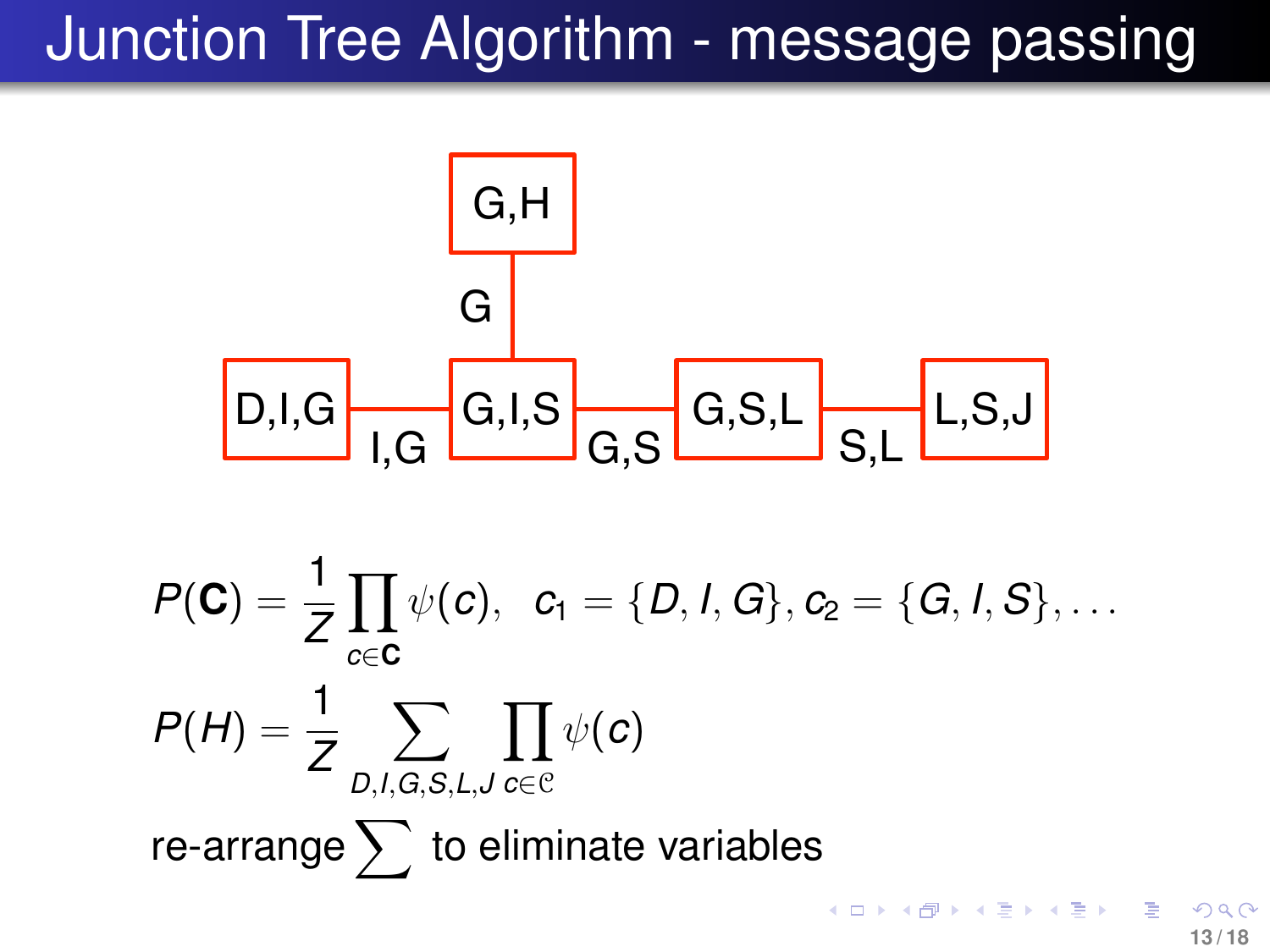### Junction Tree Algorithm - message passing



$$
\displaystyle\begin{aligned} &P(\textit{\textbf{c}}_{\textit{\textbf{r}}})=\frac{1}{Z}\sum_{\textit{\textbf{c}}\text{ } \backslash \textit{\textbf{c}}_{\textit{\textbf{r}}}}\Big(\prod_{c\in Ne(\textit{\textbf{c}}_{\textit{\textbf{r}}})}m_{c\rightarrow c_{\textit{\textbf{r}}}}(\textit{\textbf{c}}_{\textit{\textbf{r}}})\Big)\\ &m_{c_{\textit{\textbf{s}}}\rightarrow c_{\textit{\textbf{t}}}}(\textit{\textbf{c}}_{\textit{\textbf{t}}})=\sum_{c_{\textit{\textbf{s}}}\backslash (c_{\textit{\textbf{s}}}\cap c_{\textit{\textbf{t}}})}\Big(\prod_{c\in Ne(c_{\textit{\textbf{s}}})\backslash c_{\textit{\textbf{t}}}}m_{c\rightarrow c_{\textit{\textbf{s}}}}(c_{\textit{\textbf{s}}})\Big) \end{aligned}
$$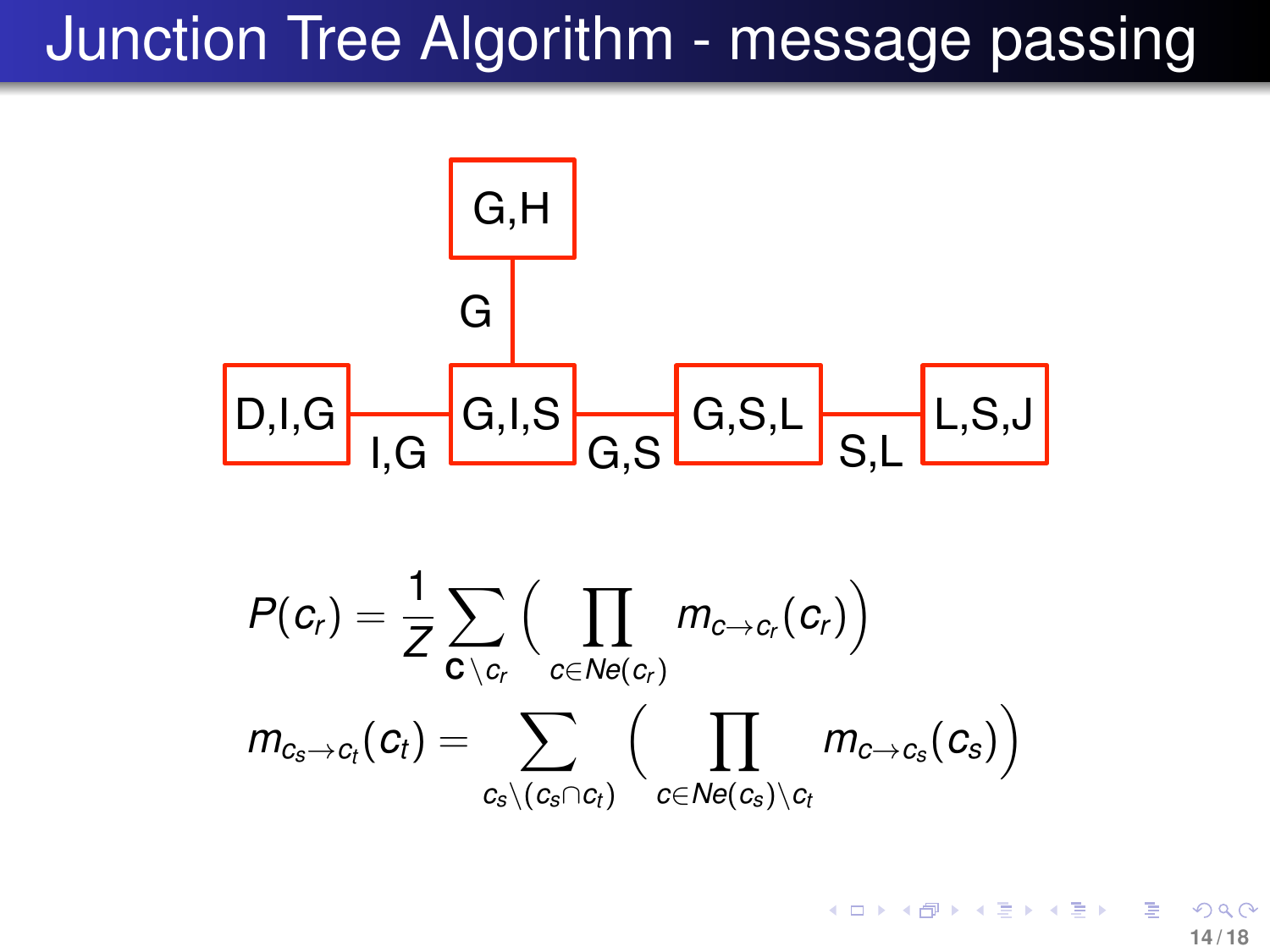### LP Relaxations

Assume pairwise MRFs with graph  $G(V, \mathcal{E})$ 

$$
P(\mathbf{X} | \mathbf{Y}) = \frac{1}{Z} \prod_{(i,j) \in \mathcal{E}} \psi_{i,j}(x_i, x_j) \prod_{i \in \mathcal{V}} \psi_i(x_i)
$$
  
\n
$$
= \frac{1}{Z} \exp \left(-\sum_{(i,j) \in \mathcal{E}} E_{i,j}(x_i, x_j) - \sum_{i \in \mathcal{V}} E_i(x_i)\right)
$$
  
\nMAP  $\mathbf{X}^*$  = argmax  $\prod_{(i,j) \in \mathcal{E}} \psi_{i,j}(x_i, x_j) \prod_{i \in \mathcal{V}} \psi_i(x_i)$   
\n
$$
= argmin \sum_{(i,j) \in \mathcal{E}} E_{i,j}(x_i, x_j) + \sum_{i \in \mathcal{V}} E_i(x_i)
$$

イロト 不優 トメ 差 トメ 差 トー **15 / 18**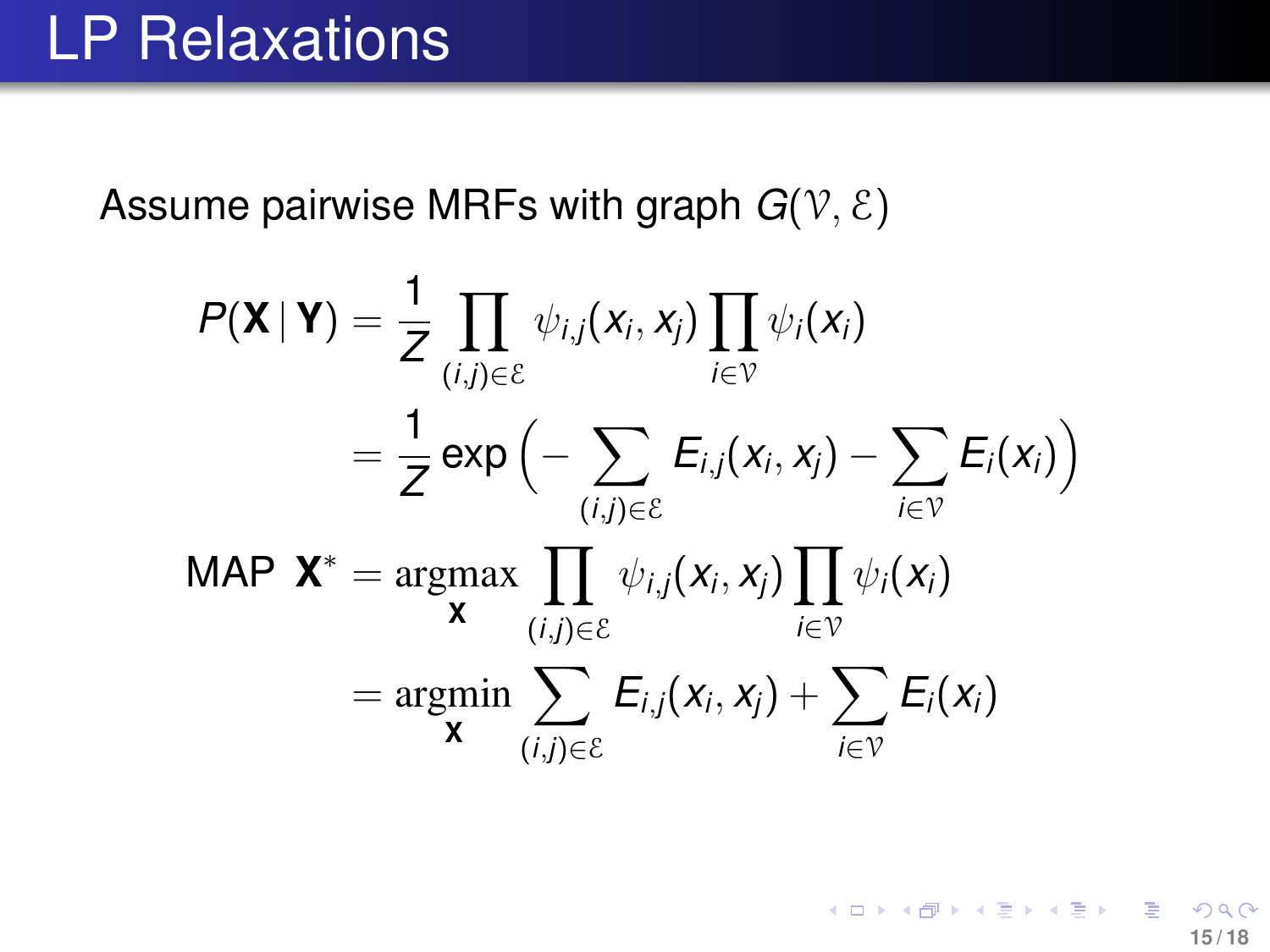### LP Relaxations

$$
\operatornamewithlimits{argmin}_{\mathbf{X}} \sum_{(i,j) \in \mathcal{E}} E_{i,j}(x_i,x_j) + \sum_{i \in \mathcal{V}} E_i(x_i)
$$

⇔ the following Integer Program:

$$
\operatornamewithlimits{argmin}_{\{q\}} \sum_{(i,j) \in \mathcal{E}} \sum_{\mathsf{x}_i,\mathsf{x}_j} q_{i,j}(x_i,x_j) E_{i,j}(x_i,x_j) + \sum_{i \in \mathcal{V}} \sum_{\mathsf{x}_i} q_i(x_i) E_i(x_i) \\ \text{s.t.} \quad q_{i,j}(x_i,x_j) \in \{0,1\}, \sum_{\mathsf{x}_i,\mathsf{x}_j} q_{i,j}(x_i,x_j) = 1, \sum_{\mathsf{x}_i} q_{i,j}(x_i,x_j) = q_j(x_j).
$$

Relax to Linear Program:

$$
\operatornamewithlimits{argmin}_{\{q\}} \sum_{(i,j) \in \mathcal{E}} \sum_{\mathsf{x}_i,\mathsf{x}_j} q_{i,j}(x_i,x_j) E_{i,j}(x_i,x_j) + \sum_{i \in \mathcal{V}} \sum_{x_i} q_i(x_i) E_i(x_i) \\ \text{s.t.} \quad q_{i,j}(x_i,x_j) \in [0,1], \sum_{\mathsf{x}_i,\mathsf{x}_j} q_{i,j}(x_i,x_j) = 1, \sum_{\mathsf{x}_i} q_{i,j}(x_i,x_j) = q_j(x_j).
$$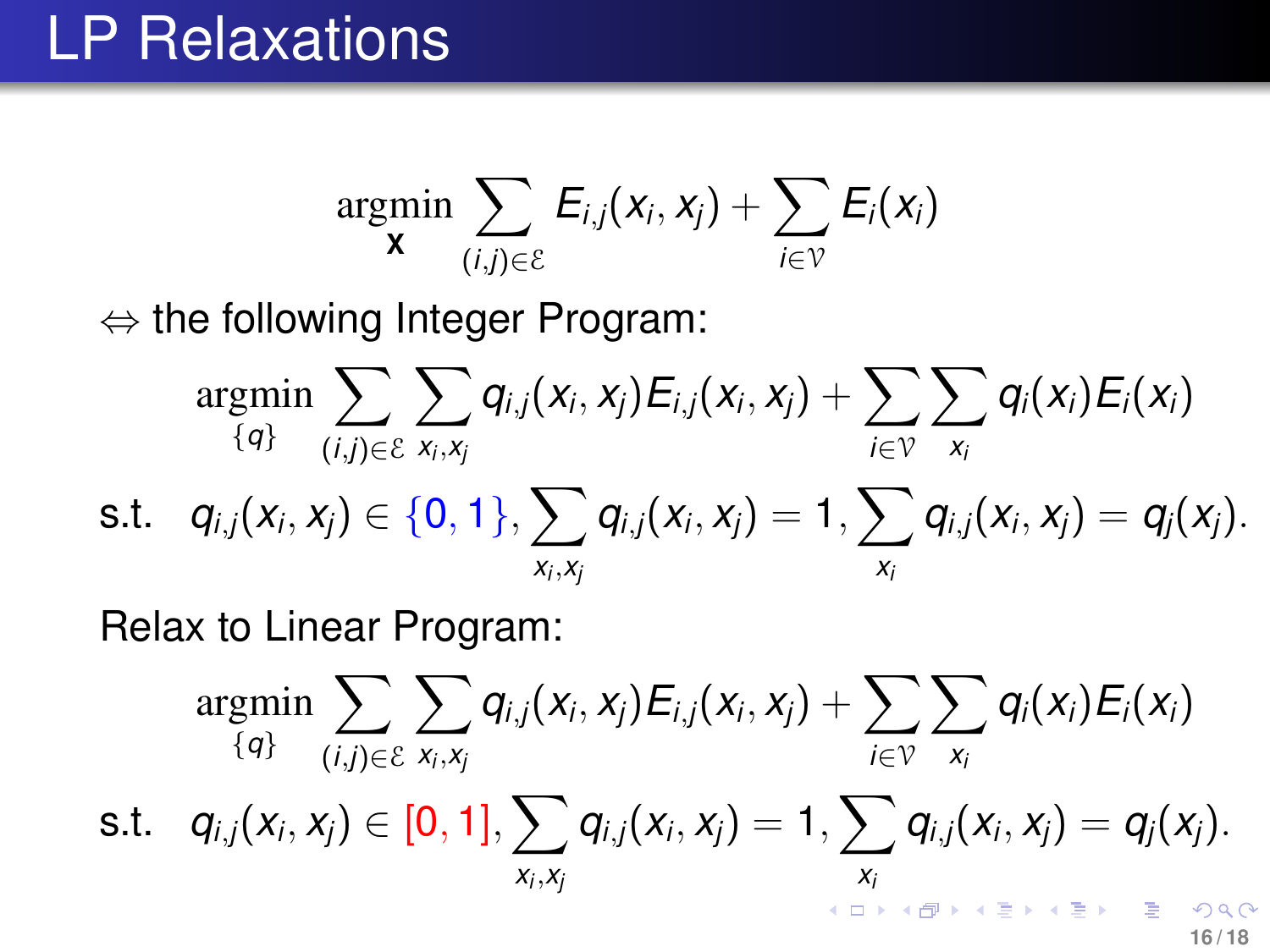Show papers in

- Image scene understanding
- <span id="page-16-0"></span>• Semantic video understanding